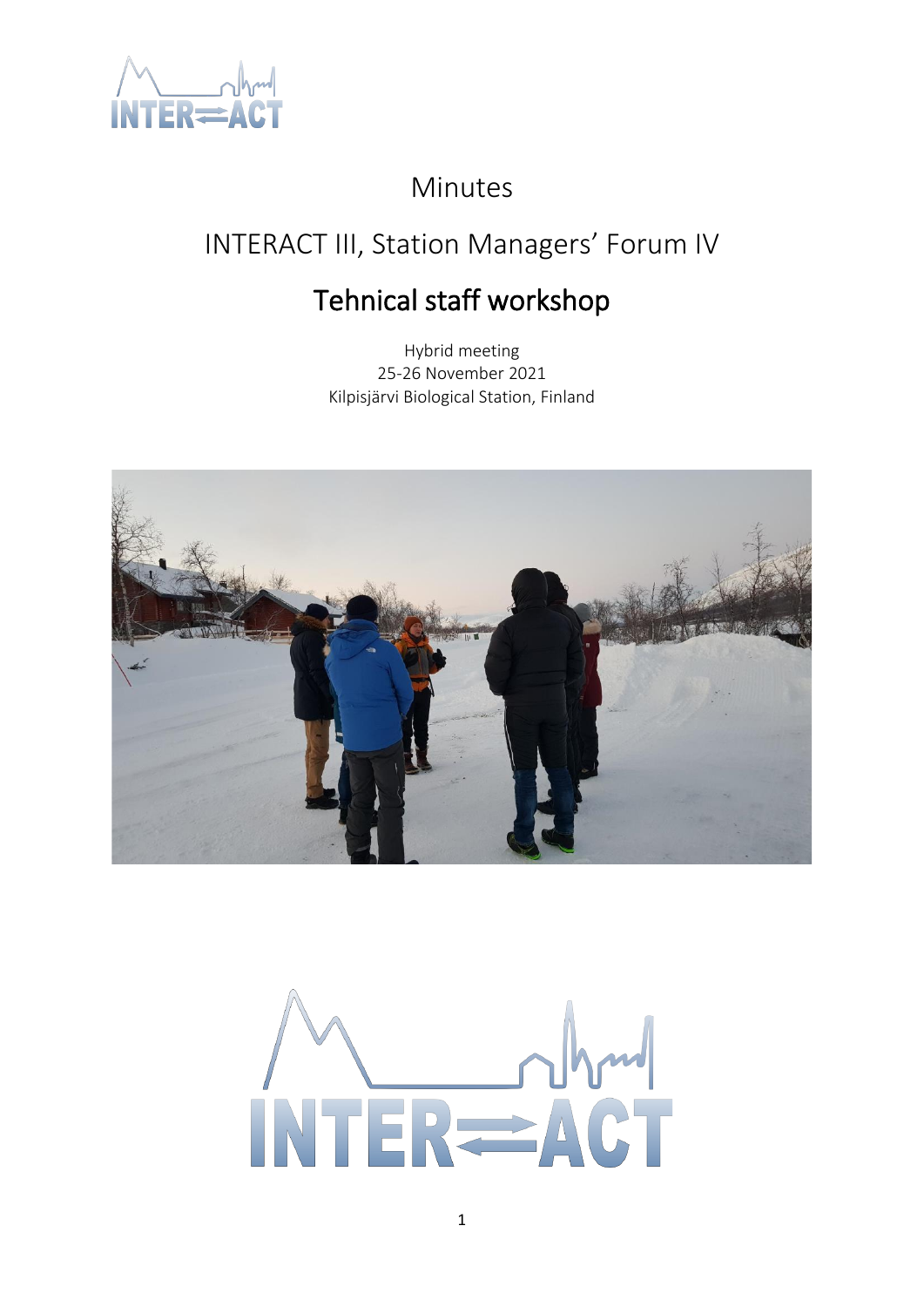

# **Contents**

| Common challenges experiences by technical staff: Break out session and plenum presentation 5    |  |
|--------------------------------------------------------------------------------------------------|--|
| Environmental awareness - challenges of knowing current impacts and possible mitigation means  7 |  |
|                                                                                                  |  |
|                                                                                                  |  |
|                                                                                                  |  |
|                                                                                                  |  |
|                                                                                                  |  |
|                                                                                                  |  |
|                                                                                                  |  |
|                                                                                                  |  |
|                                                                                                  |  |
|                                                                                                  |  |
| Safety Aspects, Gear and Technologies at French-German Arctic Base, AWIPEV 11                    |  |
|                                                                                                  |  |
|                                                                                                  |  |
|                                                                                                  |  |
| High-speed Satellite-based Broadband - Emerging opportunities at northern latitudes 12           |  |
|                                                                                                  |  |
|                                                                                                  |  |
|                                                                                                  |  |
| Permanent station staff as the backbone of continuous data series, examples from Research        |  |
| Autonomous monitoring platforms for gradient studies at Zackenberg Research Station 13           |  |
|                                                                                                  |  |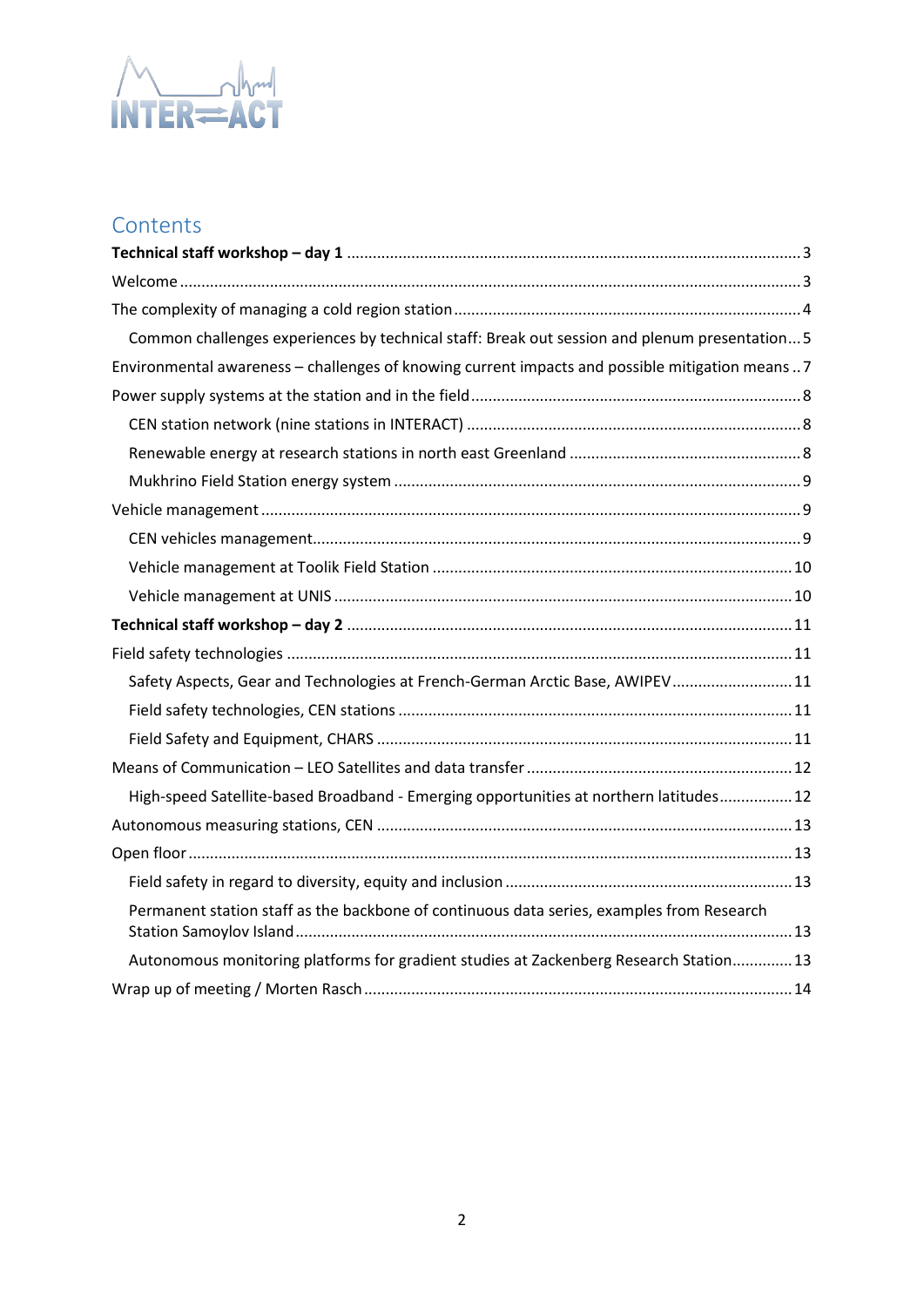

# **Minutes**

All videos from this meeting are available online:

**Thursday - Technical workshop part 1:** Morning[: https://youtu.be/GzGqgd5eKjk](https://youtu.be/GzGqgd5eKjk) Intro to station tour[: https://youtu.be/W4Ck55EFs\\_E](https://youtu.be/W4Ck55EFs_E) Afternoon:<https://youtu.be/78oDt8S4nZs>

**Friday - Technical workshop part 2**: <https://youtu.be/uafYmjnBqC4>

<span id="page-2-0"></span>Presentations are available at[: https://eu-interact.org/resources/presentations-interact-iii/](https://eu-interact.org/resources/presentations-interact-iii/)

# Technical staff workshop – day 1

## <span id="page-2-1"></span>Welcome

Morten Rasch welcomed all participants to the meeting. Due to the ongoing covid-19 pandemic, this workshop was held as a hybrid meeting, allowing participants to join online. 28 participants were present at the meeting and 11 people participated online.

The technical staff workshop was organised by a group of station managers from CEN, CHARS, Zackenberg/Villum, AWIPEV and Arctic Station. The workshop started with a round of introduction of the participants, their affiliation and a short description of their main challenge experienced from the technical staff perspective.

Some challenges mentioned:

- − Expanding or renovation of old stations, new storage facilities.
- − Isolated station, transportation of supplies (long waiting time).
- − Handling of logistics.
- − Coordination of many people.
- − New and changing regulations, being updated on this.
- − Operate a research vessel.
- − Lack of resources and money, lack of staff, finding qualified personnel that will stay.
- − High running costs.
- − Use of solar panels and wind turbines.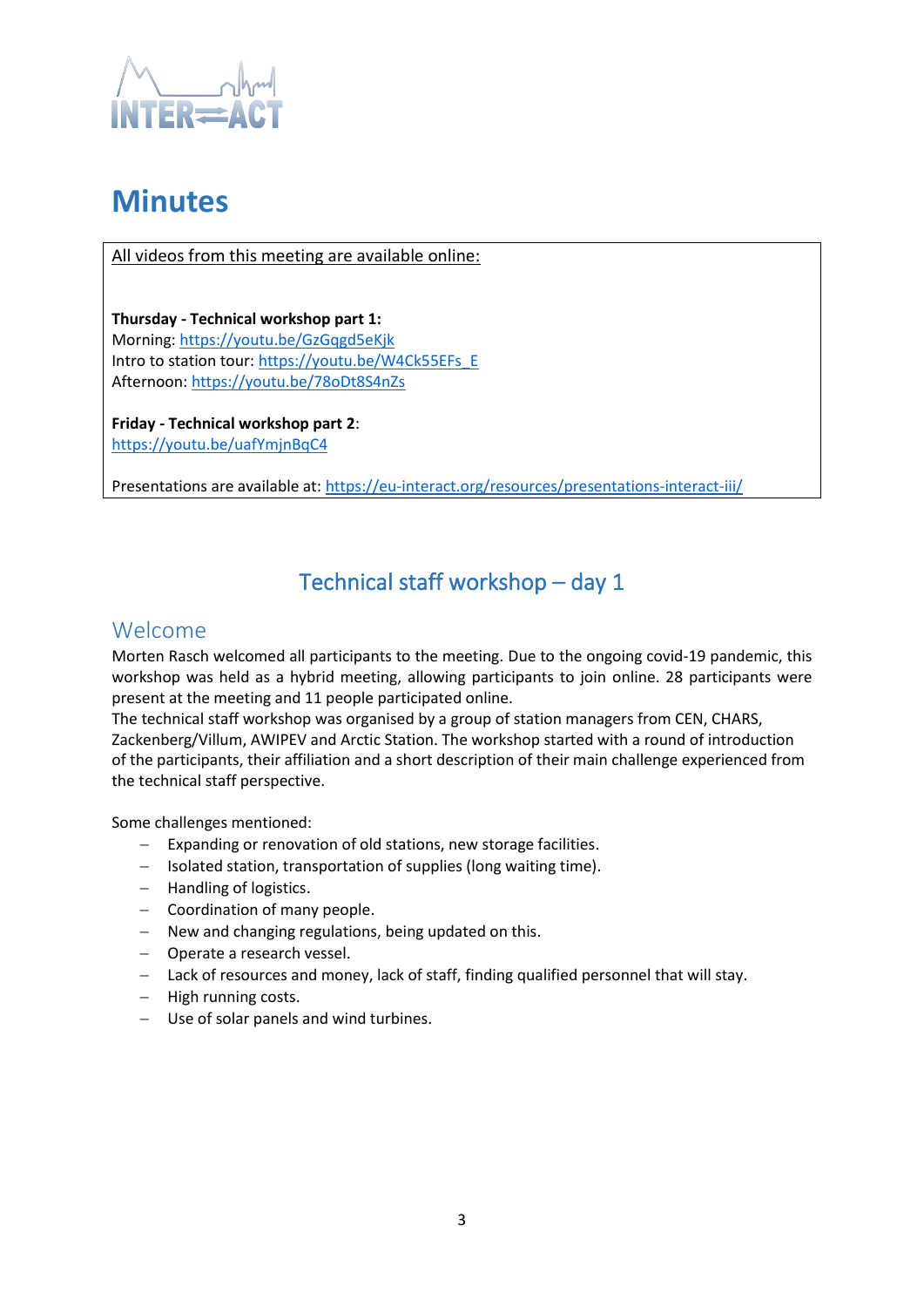

## <span id="page-3-0"></span>The complexity of managing a cold region station

## *By Morten Rasch*

When Morten started as a young station manager, he was really happy to meet with people working with similar challenges and problems (in the SCANNET network – a Scandinavian predecessor to INTERACT). It is a complex portfolio to run a research station. The safety issues in the Arctic are much more complex than at university campuses. A research station is a complex piece of research infrastructure, normally being situated in a remote setting, close to or far from a local community and normally being maintained by very few people.

Competences availability – plenum session – guiding questions:

- 1. Is lack of staff with relevant competences an issue in relation to the run of your research station?
- 2. Are relevant competences for run of your research station available in the local community?
- 3. Do you mainly employ local staff or staff from outside the local community? Reason?
- 4. Does your station have a policy in relation to employing local staff versus staff from outside the local community?
- 5. Do your station have any policy in relation to educating local people for functions of relevance to your station?

## Discussion points:

The objective of Nunavut Article 23 (in the Nunavut Agreement between Canada and the Nunavut Settlement area) is to increase Inuit participation in government employment in the Nunavut Settlement Area to a representative level. The issue is not a lack of competences, but rather lack of certification and lack of credentials. Programmes to acquire certification are now available.

Many stations seek to hire local staff. It gives a good contact with the local community and local staff often knows more about local safety concerns and how to do things in the Arctic, sometimes referred to as 'hidden knowledge' by outsiders.

In some places, it can be difficult to hire indigenous/local people that have the expertise to maintain complex station operations (technical equipment and supply systems) and complicated maintenance tasks. It can be a good idea to make a list of community members who can help with specific tasks. This list of competences in the local community can then be given to the researchers who can hire local people for specific tasks. Some communities that are frequently visited by scientists, may experience researcher fatigue, if visiting scientists frequently seek their advice or information without compensating them for the time they spend.

It can be difficult to find people who will live for longer periods at remote stations or in remote communities. If a station is located near a settlement, local community members can be a good long-term solution if possessing or trained to have the required competences.

The research station has to become part of the community and try to hire as many locals as possible. It can be difficult to hire people from the south who are willing to live in the North. One solution have been to make 'developmental' positions, where local people are hired and after 1 year they can enter a permanent position. Also students can help after school or locals can take care of e.g. monitoring activities or drone piloting.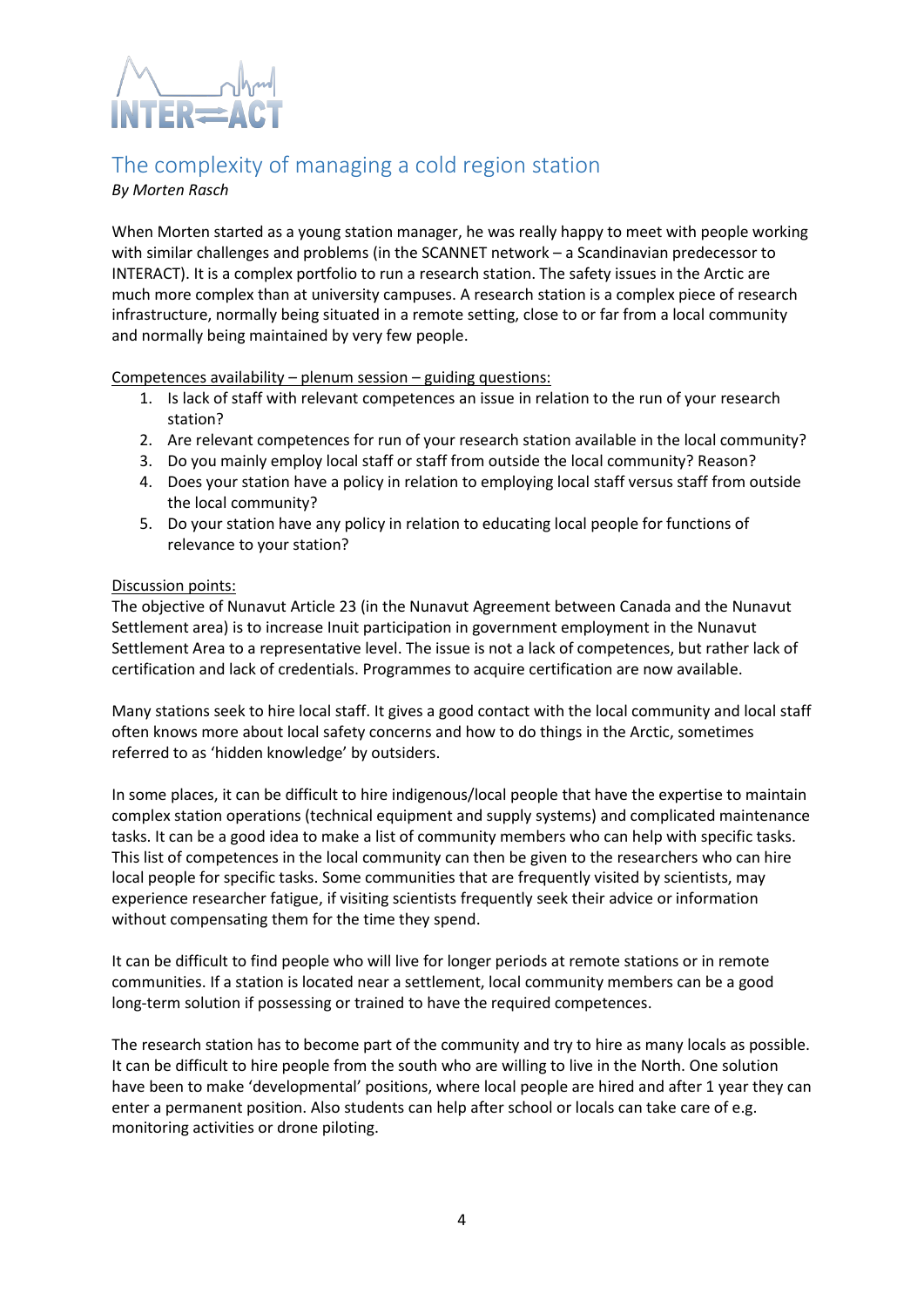

One station also require researchers to submit a 'community engagement plan', describing what they will do and how they intend to report their results back to the local community.

It is also important to document all tasks, so in case of need of an external engineer, for example, it will be possible for them to step in. Fragile, when only one person knows the job, and not all can acquire the same skills.

Overall, there are many challenges in running a remote station and therefore some challenges related to hiring staff. In areas where employment of indigenous or local staff is regulated, stations are more motivated to hire locals and are also happy with the staff.

## <span id="page-4-0"></span>Common challenges experiences by technical staff: Break out session and plenum presentation

All participants were separated into groups coming from either a small-medium sized station or a large station. All groups were asked to list and briefly describe main challenges experienced by technical staff.

A1. Challenges on small-medium sized research stations – Online Break-Out room:

- − Lack of accommodation and how to solve this; rent huts, local accommodation. Too expensive to use local hotels.
- − Specific labs are often needed at research stations for preparation/analyses of samples, but can be a challenge to operate and maintain.
- − National regulations may dictate that a station is not allowed to offer a specific service if these are available from local service providers.
- − Finding staff with relevant competences is often difficult for remote stations especially where maintenance staff needed.
- − Energy supply and sustainable solutions can be a challenge to operate wind turbines are sensitive to harsh winter conditions, batteries are heavy and expensive.
- − Problems with lightning with respect to safety in the field but also energy supply systems (and hence also impact on research and monitoring efforts).
- − Challenges with general safety at unstaffed/small stations with few staff members and lack of knowledge of local landscape, climate and environmental hazards.
- − Problems with animals destroying equipment and cables and bears can be a significant safety issue.
- − Tourists and 'unwanted' guests some sites, which does not have local support, may experience vandalism to the monitoring sites. Smaller equipment attracts less attention, local engagement/outreach and information signs can help reduce vandalism.
- − Challenge to develop online information systems with limited human and financial means.
- − In general small equipment solutions are recommended for monitoring to minimize weight, energy demand, attention attraction
- − Cheap solutions needed for stations with small operation budgets.

### A2. Challenges on small-medium sized research stations:

Legislation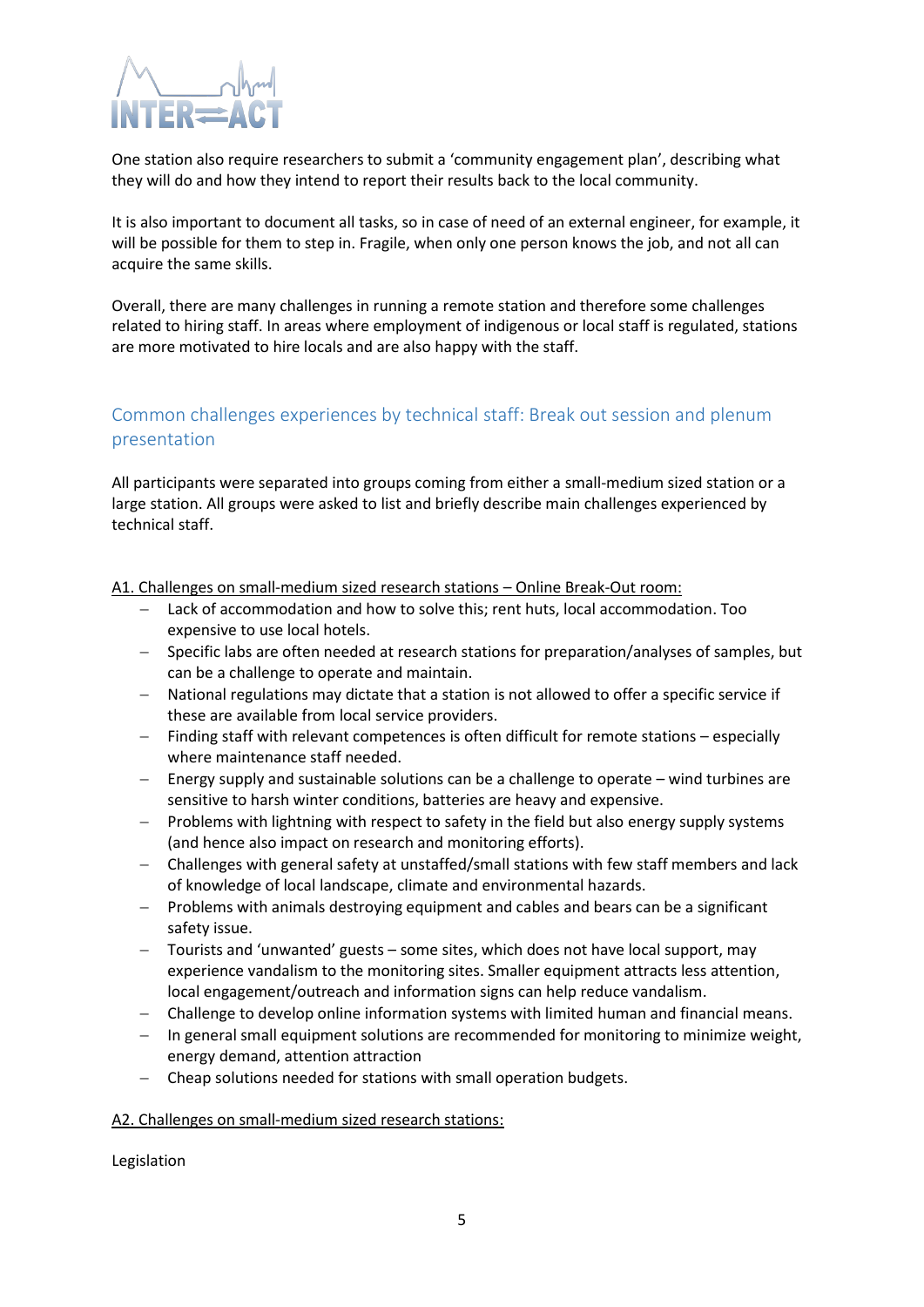

In Svalbard it needs to be clear what legal system stations operate under. When is it Svalbard legislation and when is it the national legislation of the station owner country.

#### Personnel

- Lack staff and funding to look after equipment easier to get funding for equipment than staff.
- − Some stations have one year contracts for employees stay on site.

### Safety

- − Important to revise safety protocols after serious incidents or 'near misses'.
- − Kluane Lake Research Station has clear regulations on what the station provides and are clear on liability issues.

#### Infrastructure

- − Problems with drinking water either due to pollution or due to lack of snow in winter.
- − Access can be a problem to stations with no public transportation.
- − Wind generator can get destroyed in strong winds.
- − Variable currents in solar power.

### B1. Challenges on big research stations – Online Break-Out room

#### Safety issues

- Differences in capabilities among the scientists coming, which may have implication on how visitors are handled. Station managers and staff are not experts in all fields, but are trained (AWIPEV). However the level of training and responsibility given to station personal is different for the different research stations in Ny-Ålesund, Svalbard. Each safety situation is different, so hard to say how exactly the rescue chain looks like for each single event. Gaps are still being found. Example: visitors in town last summer that were not affiliated with a certain research station but went into the field.
- At WARC work in the field can be far away from the station. They have sat phones, Iridium. Sometimes visitors fly further away from the station (maybe 4 hours by helicopter) and then station personal cannot do a rescue operation.
- CEN stations are located in different places (up to 4,000 km away from each other). Communication is important. Use of radios and InReaches, Iridium phones. Similar to what AWIPEV is having.

#### Logistics

- For CEN: Help by external partner at one station. But in Quebec, it is CEN itself organizing the logistics. Managing people and instruments is difficult. Every site has different vehicles, so difficult to keep track of the different maintenance / equipment / spare parts. Differences in funding for each site makes it hard to have a coordinated/uniform logistics platform.
- AWIPEV is quite spoiled with all the infrastructure around and the supply boat frequency, so despite the remote location the station is well equipped and serviced (Kings Bay runs logistic operations in Ny-Ålesund supporting the entire research community there).
- AWIPEV has some electric vehicles, but battery handling can be difficult in the cold.

### Science help

More support from WARC on science projects since Covid-19 came in, both field work and "static". Now more support from and training of local communities.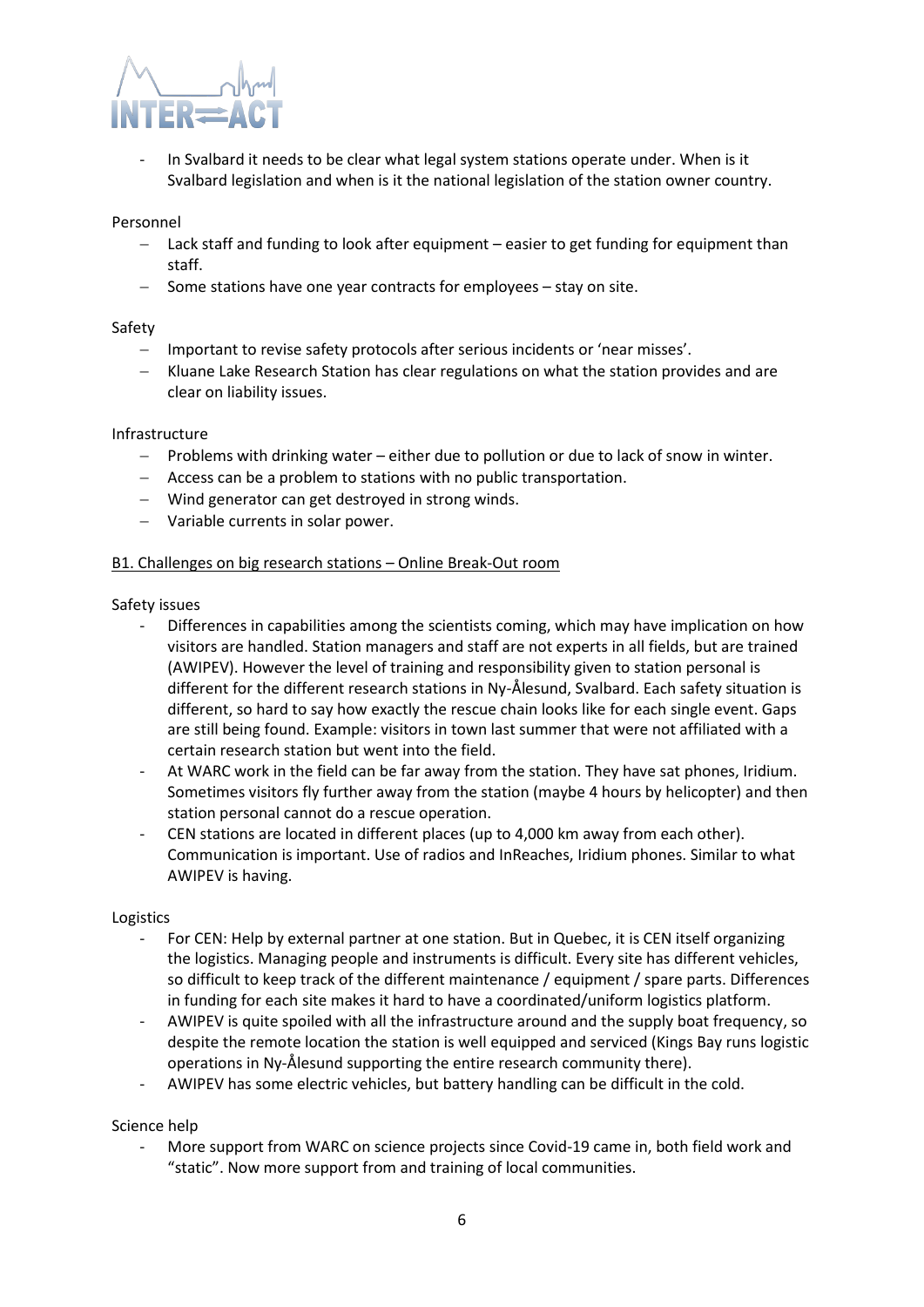

### B2. Challenges at big research stations

- − Access to food, supplies can be challenging.
- − Waste how to take away waste, old vehicles. Permits needed in some places to transport outdated vehicles to other sites for treatment.
- − Political jurisdictions: who owns the station, and who runs it need for clear responsibilities.
- − Military involvement: can help access to sites, may request report on activities in station area. Different opportunities for collaboration in the arctic countries.
- − Safety: shot guns allowed in some countries but not allowed in others. This can make it difficult to agree on common practices across countries.
- − Power supply: most uses diesel, renewable energy systems often not sufficient alone due to low solar influx and problems with wind turbines.
- − Data sharing: Is a complicated task requiring skilled staff. It may be difficult to ensure data sharing by external scientists.

Most challenges have been presented – and some of them are addressed in the INTERACT books, but this will be integrated on the revised and web-based version of the INTERACT Management Planning Handbook.

The next book coming up is about reducing the impact of research stations – if anyone has some good pictures of sustainable energy solutions, please send them to the SMF team.

Morten has earlier suggested that INTERACT could make an INTERACT Arctic Safety Manual. Lightning in Alpine areas is a phenomenon that has not been addressed before, and will be good to include. Lightning has also been experienced in other regions with INTERACT stations. Hornsund will share their new and revised procedures on safety, which can also be included in the new Arctic safety manual.

A final discussion topic raised by AFRY: Is there a lack of knowledge or missing areas of expertise in the Arctic that could be brought forward to engineering schools? Some suggestions were data management – especially in connection with remote sensing and GIS data.

Inspired by this discussion, Morten suggested that INTERACT contact APECS and maybe make a 'project idea bank' that could inspire for example master students from technical universities, who would like to work at a research station. SMF will contact APECS, and try to develop and formalize this idea further.

# <span id="page-6-0"></span>Environmental awareness – challenges of knowing current impacts and possible mitigation means

## *By Scott Johnson*

A presentation of the CHARS station and how a research station can lessen the impact of the environment. Cambridge Bay has a population of c. 1,800 people (83% Inuit) and the communities in Nunavut are geographically isolated and accessible only by air and sea.

- Every community has fuel delivered once per year, usually in August or September.
- Water supply is normally from lakes. One community gets water from glacial run off. Water delivered to homes as needed.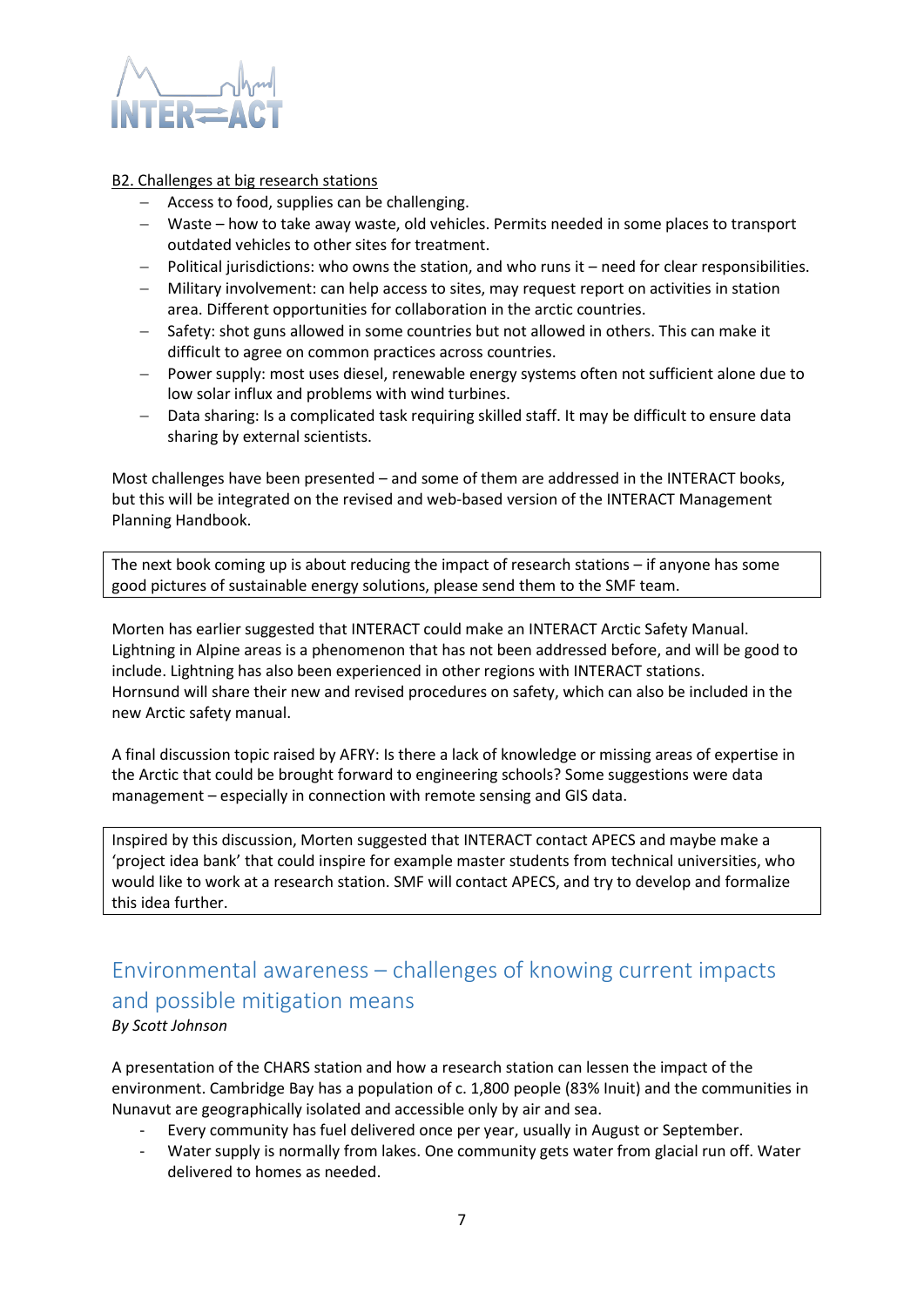

Sewage pumped into lagoons.

Potential projects that may result in new sustainable solutions:

- Small Wind Turbine.
- Tidal power.
- − Biofuels.
- − ARENA Arctic Remote Energy Network Academy.
- − Hamlet of Cambridge Bay collaboration:
	- o Waste to energy technologies.
	- o Smart home subdivision.
	- o Heritage park renewable energy sources.
	- o Sewage treatment.
- − BeAST: Bioelectrical Anaerobic Sewage Digester.
- − GTC -Gwich'in Tribal Council co-develop multi-year agreement to;
	- o Develop waste water treatment.
	- o Air quality monitoring.
	- o Solar monitoring ascertain efficacy of solar projects and Polar Knowledge supported position.
- − Resource Monitoring.

*Students on Ice* programme: *Students on Ice* leads educational expeditions to the Arctic and Antarctic for international high school and university students. Students learn about the complexities of climate-related issues, and innovative climate research in the North. This year (2021), CHARS had visits from students of age 18-20, all making short reports on different topics.

Sorting of garbage is limited. Compost facilities does not work in winter. Some places have an incinerator to burn garbage – also helps problems with polar bears close to the towns. Difficult to ship things in and out.

## <span id="page-7-0"></span>Power supply systems at the station and in the field

## <span id="page-7-1"></span>CEN station network (nine stations in INTERACT)

*By Denis Sarrazin*

The CEN network consists of many stations, and all have solar panels. Some stations are linked to the power grid of a town and the production from the solar panels helps reduce the  $CO<sub>2</sub>$  footprint of the local community, as more energy is produced than used at the stations.

Four sites are off-grid and autonomous sites are equipped with battery bank and solar panels. A new 'Near Net Zero Carbon Building' will integrate three sources of renewable energy: solar energy, bioenergy (biomass / heating with torrefied pellets) and geothermal energy (vertical solution). The geothermal energy solution will consist of 16 boreholes, each 25 m deep (400 m in total) that can provide about 70% of the heat demand for the building. Loss of efficiency after a winter. The geothermal energy will not be a threat to the permafrost.

## <span id="page-7-2"></span>Renewable energy at research stations in north east Greenland *By Jørgen Skafte*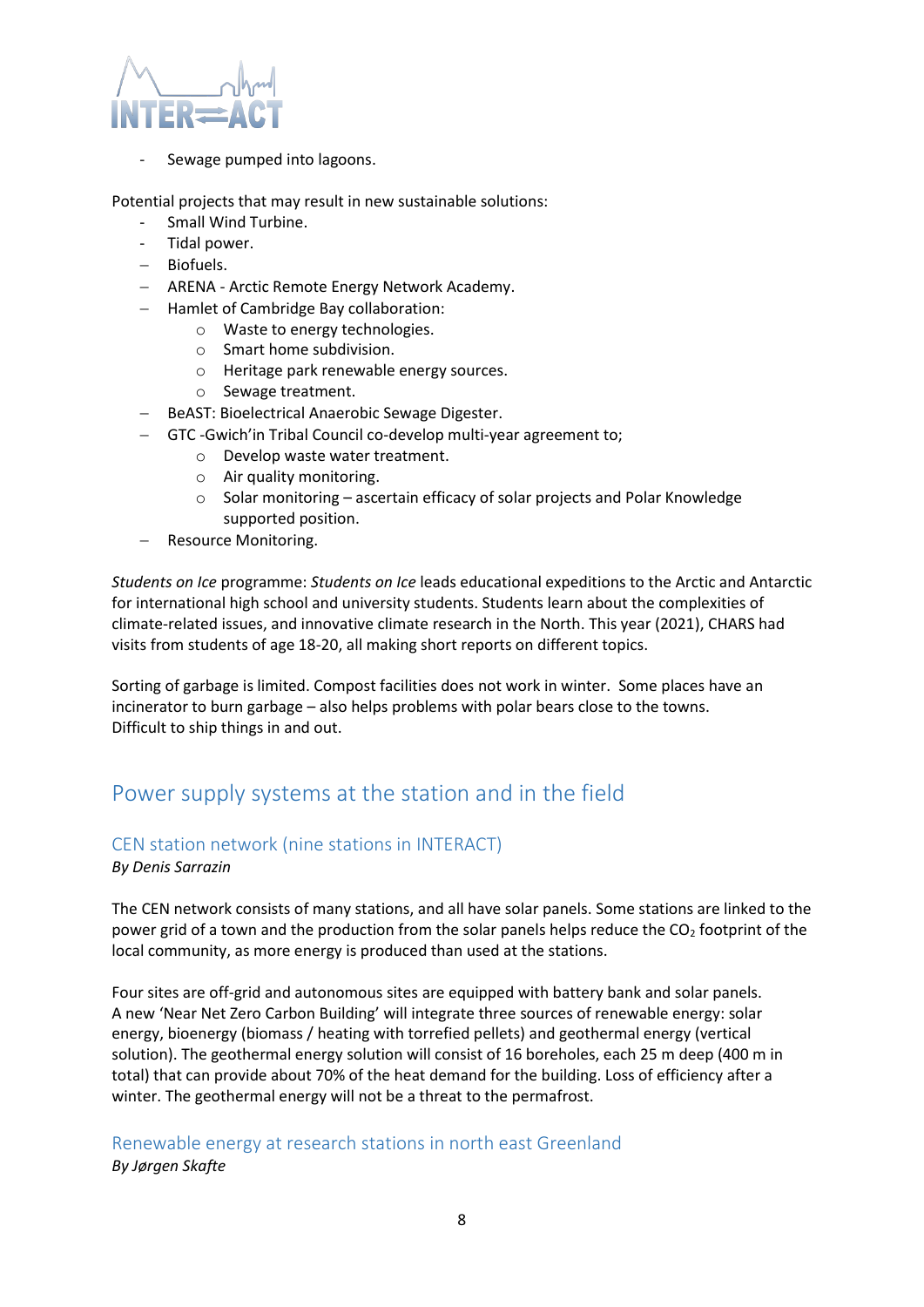

Solar panels were established three years ago at Villum Research Station. Construction consists of A 15 kW solar panel facing south and connected to the local grid. The annual production is 12,850 kWh. It takes 1 gallon of fuel to bring 1 gallon to the station. Therefore, any sustainable energy solution is extremely profitable.

There has not been measured any effect of the snow on the solar panel production.

Zackenberg Research Station have funding for establishing solar panels and to test different designs. The Construction will consist of:

- − 24 panels, south-facing, inclination of 45°.
- − 24 panels, facing east/west, inclination of 15°.
- − 24 panels, south-facing, vertical.
- − 24 panels, vertical, bifacial.

Two new generators 30 kVA has been bought and a battery capacity 2 kWh will be established as back-up to ensure continuous energy supply.

## <span id="page-8-0"></span>Mukhrino Field Station energy system

*By Evgeny Zarov*

The energy consumption is divided by half going to the house and the other half to field equipment. Most of the devices are installed in peatland, with energy consuming devices such eddy co-variance towers or anemometers. Energy sources from solar panels, wind and a gasoline generator. The generator is close to the house and charge the lead-gel batteries when charge is below 40%. Plan to change the batteries in the future due to both inefficient charging technology and group connection of all batteries. Plan of getting new LiFePO4 batteries, solar panels ad wind generator. Also experienced problems with lightning, damaging power supply system and field equipment.

## <span id="page-8-1"></span>Vehicle management

### <span id="page-8-2"></span>CEN vehicles management

*By Denis Sarrazin*

The most challenging aspect in relation to electric vehicles is that most northern communities are serviced by diesel power plants, hence electric vehicles would not be driven by renewable energy. Even if 95% of our power is generated through hydro-electric dams, transportation of this power over vast distances is limited and very expensive. It is therefore utopian to consider using or replacing the vehicles with electric driven motors. Using vehicles in remote areas is challenging – CEN operated numerous stations and different budgets and availability has led to a vehicle fleet of many different types of vehicles. There are vast territories to cover, so the need for reliable vehicles is high. Different vehicles, types, brands are purchased over the years, which makes it difficult to manage and maintain a fleet of vehicles since not two vehicles are alike. Use of vehicles need to be planned well in advance to ensure availability. Safety is the most challenging aspect of vehicle management, with inexperienced drivers and challenging driving conditions.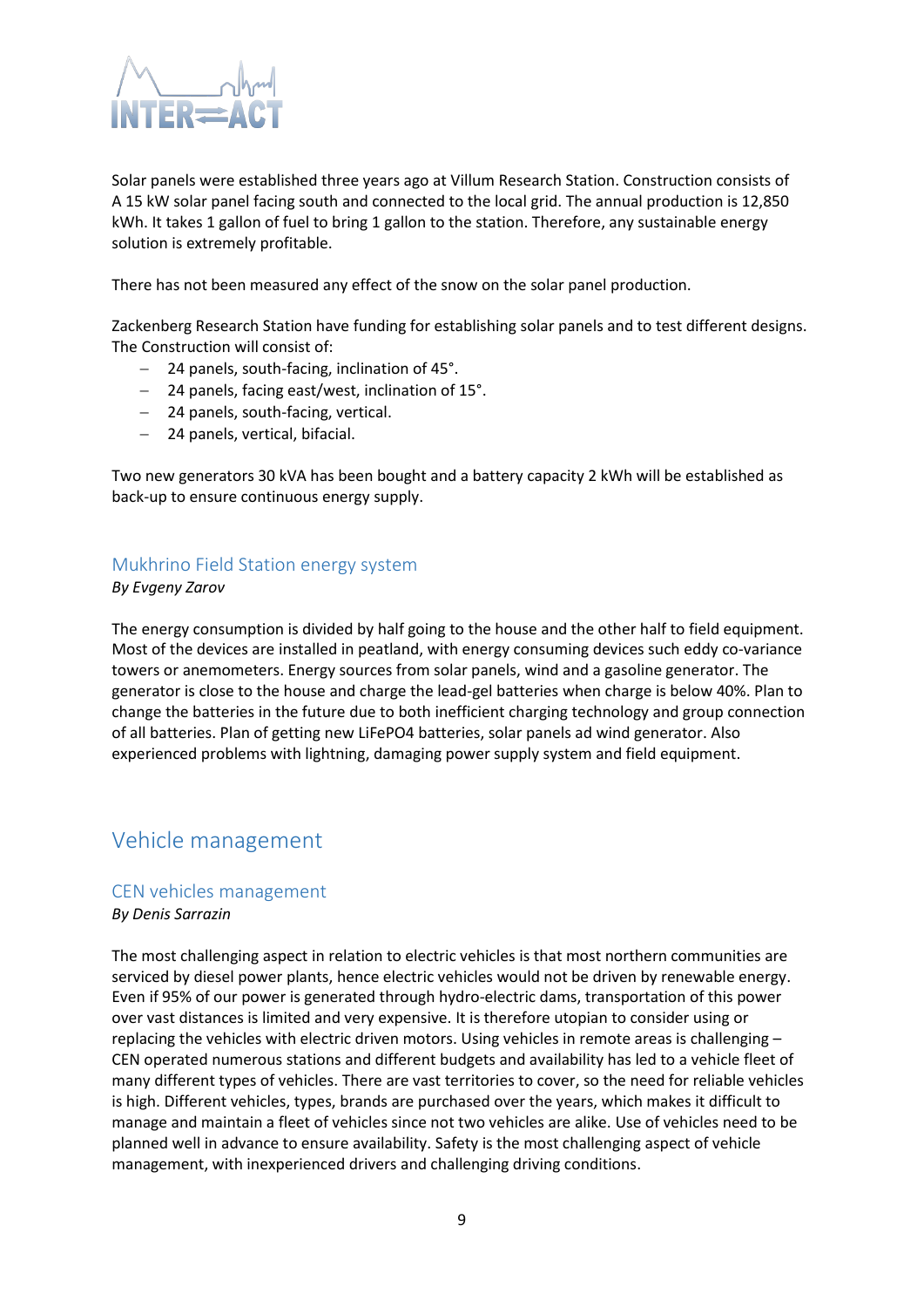

## <span id="page-9-0"></span>Vehicle management at Toolik Field Station

*By Donie Bret-Harte*

Toolik Field Station (TFS) provides access to a small fleet of vehicles (trucks and one van) for use by researchers. During a "normal" year, there are three trips per week between Fairbanks and Toolik Field Station during the busy summer field season, c.600 km between Fairbanks and TFS

Considerations for management:

- − Choice of vehicles.
- − Outfitting vehicles.
- − Driver training.
- − Creating a culture of safe driving.
- − Communications.
- − Maintenance (regular).
- − Scheduling (booking system available).

Fuel type: electric vehicles does not work at present, due to long distances. Communications equipment is placed in cars for safety reasons; CB radios ('Citizen Band' radios to contact other vehicles on the road), Satellite phones (to report problems or delays) and InReach trackers (allow TFS staff to follow vehicle location and behaviour, deters users from speeding).

## <span id="page-9-1"></span>Vehicle management at UNIS

*By Fred S. Hansen*

UNIS is now evaluating their environmental impact and is aiming to reduce use of motorized transportation as well as activity in remote areas. The cars used at UNIS use c. 9,400 litres of diesel every year. Possible solutions will be to shift to electric vehicles when possible and appropriate (related to local power production), and reduce number of cars. The snow scooters use about 20,000 liters of fuel every season. Possible solutions will be to reduce use of snow scooters and length of excursions and shift to electrical-scooters. Tracked vehicles are used for transport and logistics and use about 9,500 liters of fuel every season. Solutions are a shift to more modern machines, as electrical machines are not realistic in near future. Boats uses about 23,000 liters of fuel every season. Electrical boats are not realistic in near future, but can be an option in local waters (Isfjorden). Bicycles are being introduced as transport in town.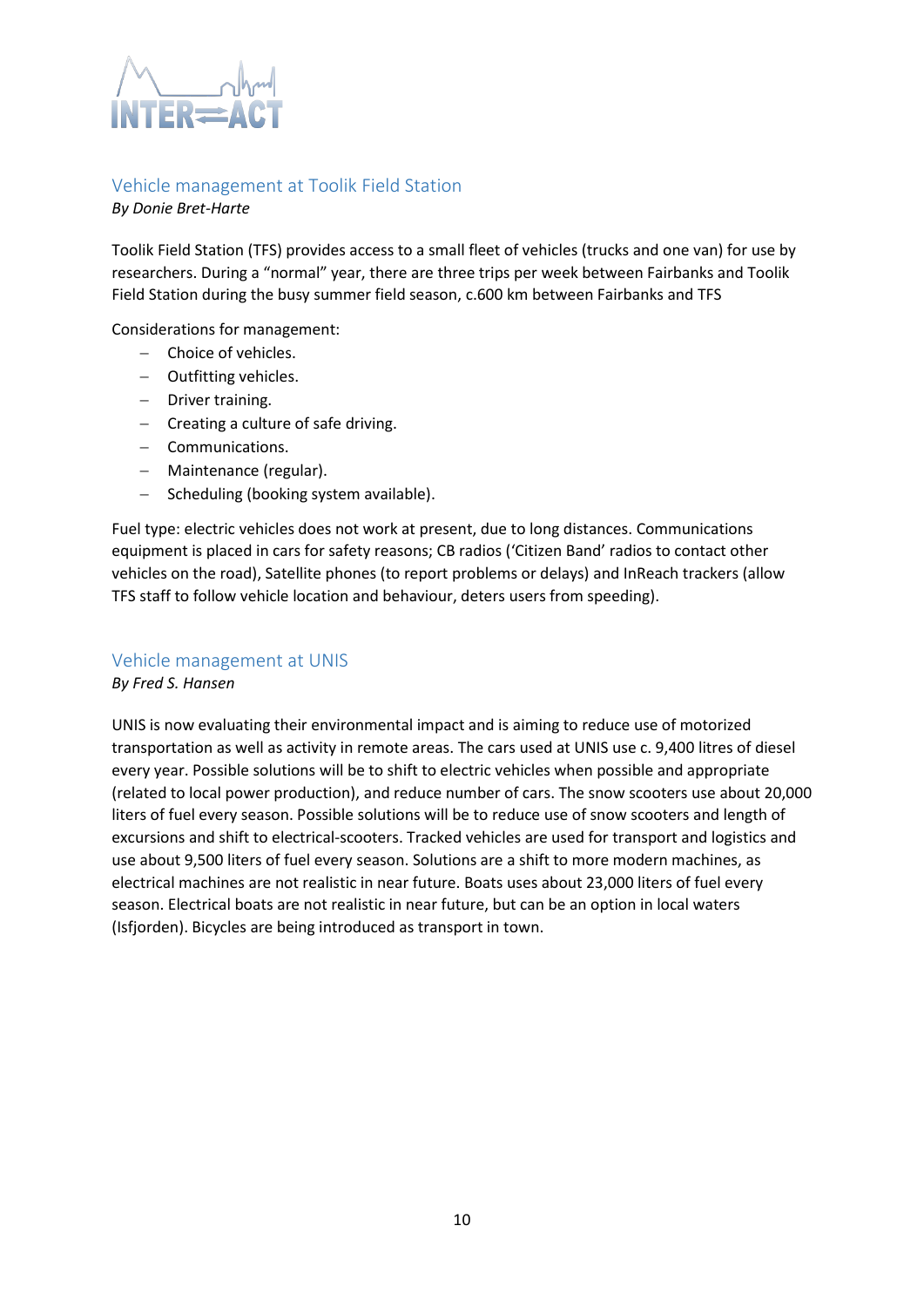

# Technical staff workshop – day 2

# <span id="page-10-1"></span><span id="page-10-0"></span>Field safety technologies

## <span id="page-10-2"></span>Safety Aspects, Gear and Technologies at French-German Arctic Base, AWIPEV *By Dirk Mengedoht*

### Aspects of safety:

It is important to have standards and synchronize what is trained at all stations. People need to document that they have adequate training before going into the field. The qualification and attitude of the station team is important – should be supportive, advice and maintain equipment and vehicles at the station. When teams go into the field, they enter information about the group, location and expected time of return into an online website 'AWIPEV Excursion'. The system gives an alert if teams are late. VHF radios are used close to the station and PLB / emergency beacons (for boats) are part of the standard field package. Maps and compasses are not used - people are more familiar with GPS. Liability: People going into the field need to sign a document concerning liability.

The online excursion tool is made by AWIPEV developers and quite new, but can be shared with the Station Managers' Forum, if this is of interest to others stations.

## <span id="page-10-3"></span>Field safety technologies, CEN stations *By Denis Sarrazin*

Apprehension and management of the risks – it is important to go over all of these aspects with the students in order for them to take into account the risks that they could encounter and better prepare for them. The students are offered training sessions at the university. Courses include training of behaviour in the field, wild animals, disturbance like light, noise, etc. They will also need to go over the research protocols and security protocols, try field equipment before deployment, discuss the feasibility of their plans, identify contingency plan or emergency plan and follow a firearms training course.

## <span id="page-10-4"></span>Field Safety and Equipment, CHARS *By Aili Pedersen*

CHARS has an operation team that can help with:

- Field technologies and logistics in kind support.
- Equipment usage.
- Research support.
- Storage space.

The operations team can do remote work for external researchers, are responsible for field safety training and guidance of external researchers. All research groups need to submit a safety plan; i.e. who to contact if you get injured. There is a guideline for the safety plan, but it is also possible to bring your own plan.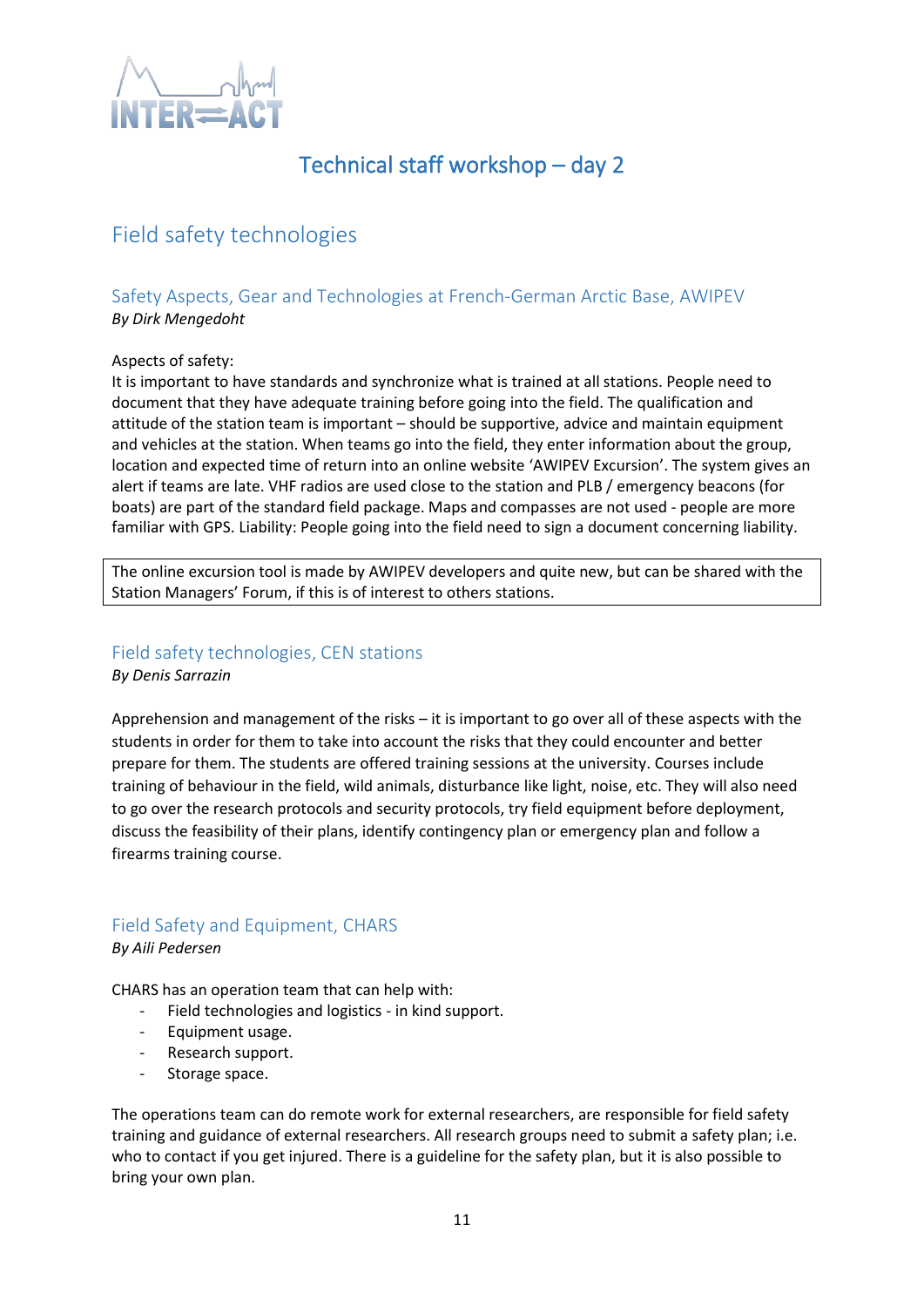

CHARS will share their safety plan with the Station Managers' Forum.

INTERACT SMF will look into the possibility of a safety demonstration course. It will not be possible to make a course that can be used at all stations, because circumstances, infrastructures, competences and resources differ.

# <span id="page-11-0"></span>Means of Communication – LEO Satellites and data transfer

*By Harvey Hipperson*

The Iridium® Satellite Network consist of 66 Low-Earth Orbit (LEO) cross-linked satellites operating in six orbital planes each with eleven satellites. Communications are cross-linked from satellite-tosatellite and grounded at teleport locations around the world. Iridium network uses cross-links to create a mesh network for voice and data communication. Supports both Ground-to-Air and Air-to-Ground communications. Voice and data traffic is routed through the network for service delivery. pole-to-pole connectivity.

Data transfer options include:

- Short-Burst Data: Real-time, two-way messaging.
- Iridium Edge Pro.
- Iridium Edge Solar.
- Iridium Certus® 100, 200 and 700.

Harvey will send an updated price list about the above mentioned product list to SMF.

## <span id="page-11-1"></span>High-speed Satellite-based Broadband - Emerging opportunities at northern latitudes *By Elmer Topp-Jørgensen*

Low Earth Orbit satellites orbit around the Earth with an altitude above Earth's surface between c. 500 and 2,000 kilometers above ground (geostationary satellites are at an altitude of c. 35,000 km above ground). LEO's can orbit the earth in any direction – hence can also cover polar areas. Travel around the Earth in c. 2 hours – 28,000 km/h.

Advantages of LEO broadband satellites:

- − No cables needed to connect remote areas.
- − Reduced 'friction' in space (1.0) vs fibre (1.47) signals travel faster.
- − Optimum frequency in fibre more frequencies possible in space.
- − Reduced latency compared to medium-high orbit satellites.

### Barriers

- − Enough satellites to ensure good arctic coverage operational for 3-5 years, then replaced (old satellites thrusted into earth atmosphere to burn up).
- − Establish ground centres connected to the terrestrial WWW mitigated with Intra-Satellite Links (ISL).
- − More complicated ground controls at user sites (satellites are moving).
- − Higher frequencies more affected by weather (rain, snow, etc.).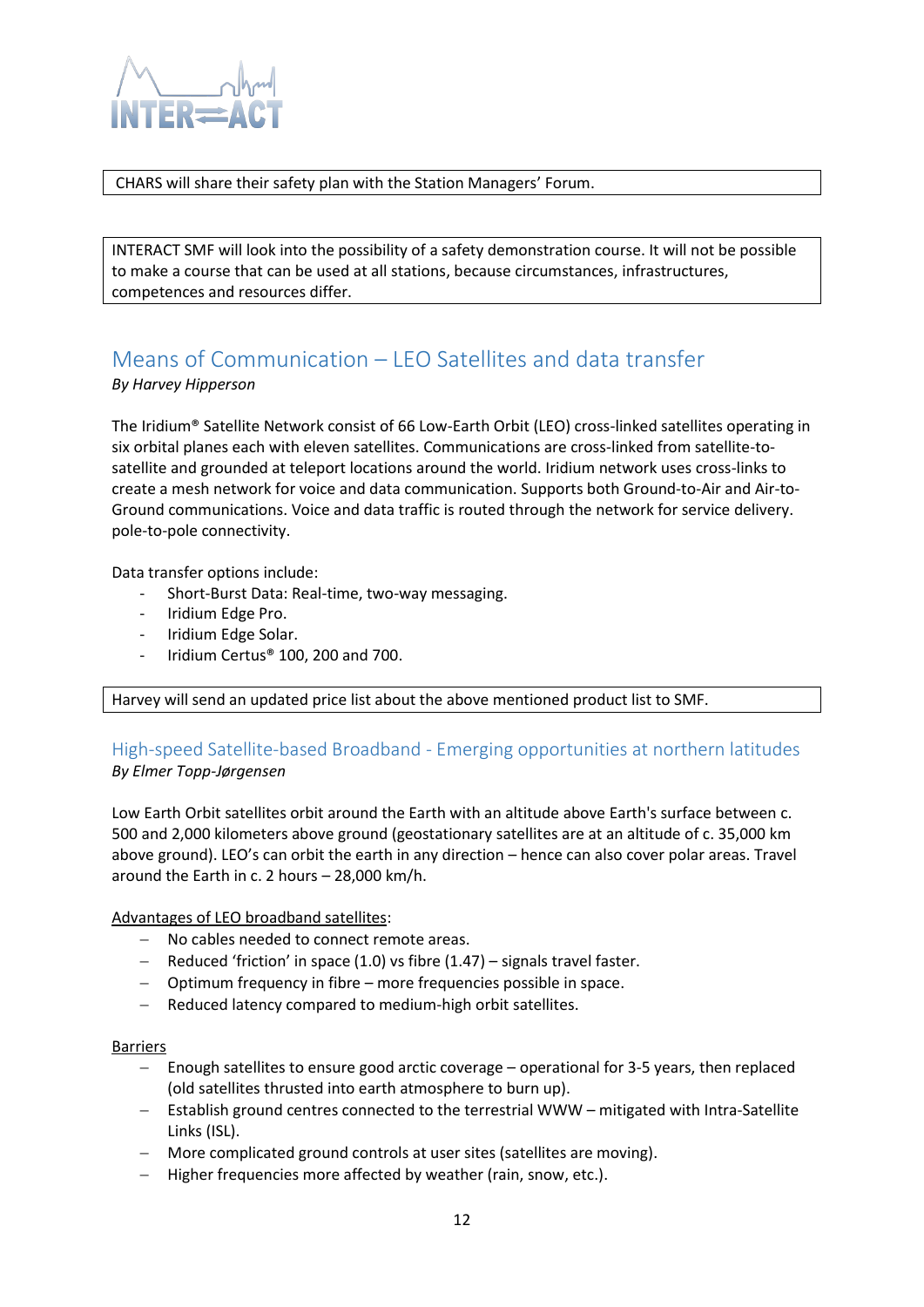

Regulatory permissions needed in each country.

SpaceX, Telesat, Oneweb and Amazon all aim at becoming operational 2022-2023, but not all will cover the Arctic (currently Telesat and Oneweb seems like best options, then Starlink, while Amazon seems not to cover the northern latitudes). Elmer will continue to follow the development of LEO satellites (feel free to contact Elmer if you hear about new opportunities for satellite-based broadband).

## <span id="page-12-0"></span>Autonomous measuring stations, CEN

## *By Denis Sarrazin*

The SILA Network comprises c. 100 automated measuring stations acquiring data on a variety of climate and environmental variables in Northern Quebec and the eastern Canadian Arctic. The remote stations are equipped with stand-alone sensors and cameras. Data is transmitted automatically via Iridium, but site visits is still required once per year for maintenance and download of full data sets. Data validated at CEN and data published at Nordicana D.

## <span id="page-12-1"></span>Open floor

## <span id="page-12-2"></span>Field safety in regard to diversity, equity and inclusion *By Verena Mohaupt*

Being a woman is not itself a risk, but being a woman in a world designed for men can put women at risk. Poorly fitting Personal Protective Equipment (PPE) is a particular problem for women - 'standard' PPE, especially safety harnesses, are not designed to accommodate breasts or hips. Furthermore, toilet issues and menstruation can be a challenge in an arctic setting, and there is a need for open dialogue about these issues, sharing of experiences and identification of 'solutions' and best practices. Include information in field safety manuals – also the new INTERACT safety manual should include this aspect. If people of all genders do fieldwork, we need to make it safe for everybody.

# <span id="page-12-3"></span>Permanent station staff as the backbone of continuous data series, examples from Research Station Samoylov Island

## *By Anne Morgenstern*

Since 2013, the new station has year-round operation and permanent station staff. There is a permafrost long-term observatory at Samoylov Island, and the staff are also doing regular sampling of the Lena River. Having local staff at the station year-round has been the key to successful longterm monitoring efforts, especially in a Covid-19 situation, where local staff could assist with measurements, while being off-limits to many scientists. Data is available via dashboard: <https://lena-monitoring.herokuapp.com/>

# <span id="page-12-4"></span>Autonomous monitoring platforms for gradient studies at Zackenberg Research Station

*By Marie Frost Arndal*